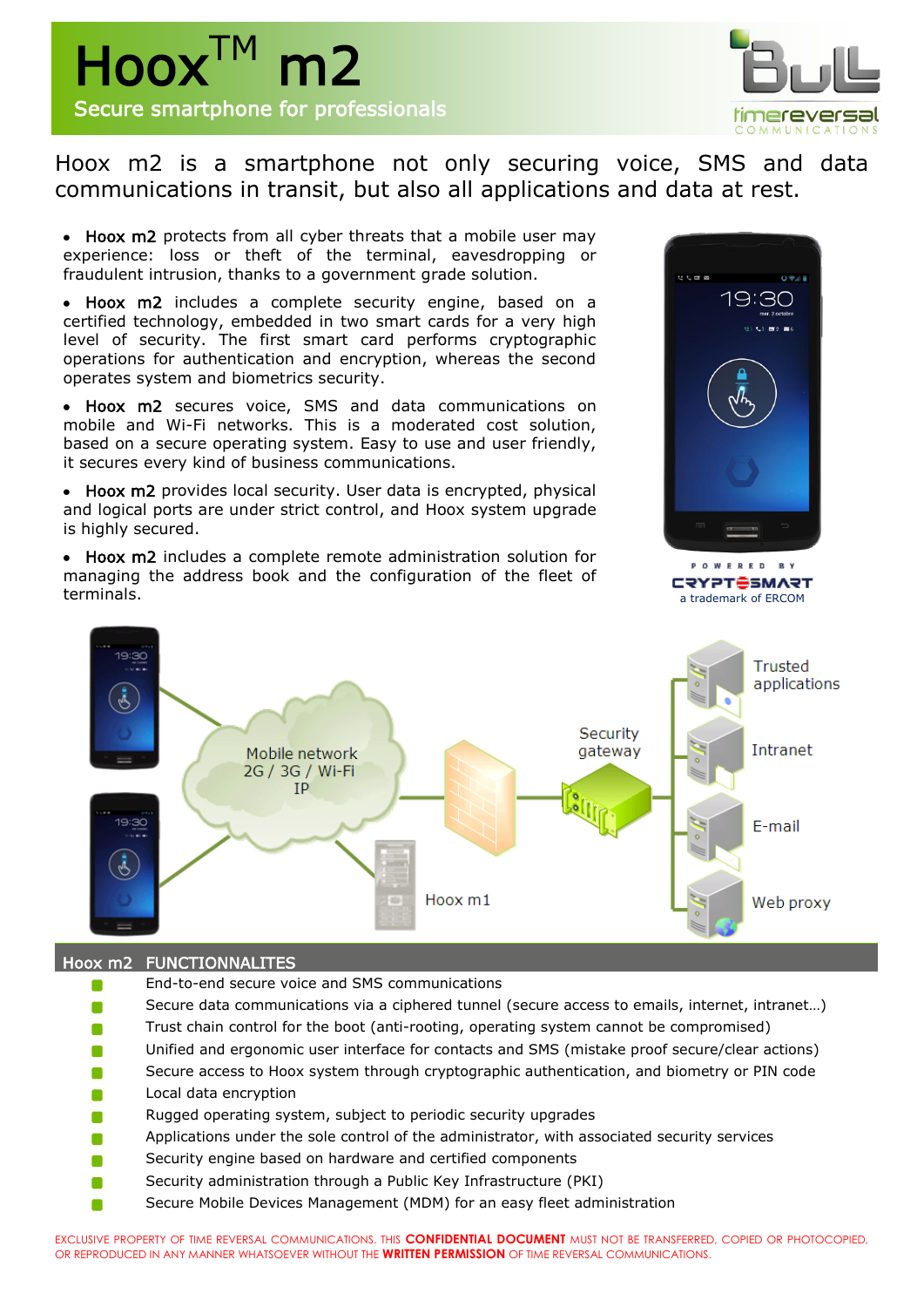# Hoox<sup>TM</sup> m2 Secure smartphone for professionals

| SMARTCARD AND END USER AUTHENTICATION |                                                                                         |  |
|---------------------------------------|-----------------------------------------------------------------------------------------|--|
| Type of card                          | • Micro-SD shape, Integrates a C.C. EAL5+ certified component (ISO 15408)               |  |
| Cryptosmart applet                    | • Applet is Common Criteria EAL4+ certified (ISO 15408)                                 |  |
|                                       | • Authentication of remote cards (RSA 2048 bits)                                        |  |
|                                       | • Shared secrets negotiated without possible recovery (Diffie-Hellman 2048 bits)        |  |
|                                       | • Anonymity of exchanges (AES 256 bits) and protection against MIM attacks              |  |
|                                       | • Strict access control policy for sensitive data stored on the card                    |  |
| Logical authentication                | • Use of 4 to 8 digits security code, 3 attempts only (controlled by the smart card)    |  |
|                                       | • Remote unlock by secure and one-time used PUK codes (8 digits)                        |  |
| <b>Biometric authentication</b>       | Ergonomic and secure fingerprint control (anti-spoofing)                                |  |
|                                       | • Sensor with hardened coating for long lasting life duration                           |  |
|                                       | • Secure storage of biometric data                                                      |  |
| PUBLIC KEY INFRASTRUCTURE             |                                                                                         |  |
| Certificates                          | • Conform to the X.509 V3 standard, no private extension required                       |  |
| <b>PKI</b>                            | • CardManager (internal PKI) or 3rd party PKI: MS, OpenSSL, Opentrust, Linagora         |  |
| <b>PKI</b> administration             | • Centralized management of the PKI thanks to the CardManager                           |  |
| SECURE VOICE - VOIP (*)               |                                                                                         |  |
| Signalization                         | Secure SIP protocol (AES 256 bits encryption), with presence management<br>$\bullet$    |  |
| Voice                                 | Security key negotiation between cards for each call<br>$\bullet$                       |  |
|                                       | Voice encryption (AES 256 bits)<br>٠                                                    |  |
|                                       | Encrypted peer-to-peer file transfer during voice communications<br>$\bullet$           |  |
|                                       |                                                                                         |  |
| <b>SECURE SMS</b>                     | Payload encryption (AES 256 bits), encryption key renewal per SMS                       |  |
| <b>SMS encryption</b>                 | $\bullet$<br>• SMS database encryption                                                  |  |
|                                       |                                                                                         |  |
| <b>SECURE DATA FLOW</b>               |                                                                                         |  |
| Session management                    | Security key negotiation between smart cards<br>$\bullet$                               |  |
|                                       | Erasing of security keys at the end of each session<br>$\bullet$                        |  |
| Security                              | TCP traffic encrypted and secured with AES 256 and SHA 256<br>$\bullet$                 |  |
| <b>Filtering</b>                      | Individual management of accesses to corporate application servers<br>$\bullet$         |  |
| <b>LOCAL SECURITY</b>                 |                                                                                         |  |
| Single Sign On                        | GSM PIN code and messaging pass-code are securely stored<br>$\bullet$                   |  |
|                                       | Global terminal unlocking via security code or biometry<br>$\bullet$                    |  |
| Local encryption                      | Personal data encryption (SMS, files, contacts, e-mails,) (AES 256 bits)<br>$\bullet$   |  |
|                                       | Encrypted file storage: up to 6 GB                                                      |  |
|                                       | Storage of master encryption key in the smart card<br>٠                                 |  |
| <b>WAN/LAN ACCESS</b>                 |                                                                                         |  |
| Connection                            | TCP/IP, UDP/IP<br>٠                                                                     |  |
|                                       | Compatible with all wireless networks supporting IP over 10kbps                         |  |
| <b>Applications</b>                   | Compatible with most enterprise applications: mail, intranet, web proxy, corporate      |  |
|                                       | application servers                                                                     |  |
| REMOTE MOBILE DEVICE MANAGEMENT       |                                                                                         |  |
| Communications                        | Encrypted communications for mobile device management (AES 256bits)<br>$\bullet$        |  |
| Downstream                            | Terminal temporary blocking, or permanent revocation with data wipe<br>$\bullet$        |  |
| administration                        | Phonebook management<br>$\bullet$                                                       |  |
|                                       | Security parameters (locking, data services, Wi-Fi networks)<br>$\bullet$               |  |
|                                       | Enable / Disable peripherals (cameras, GPS, Bluetooth, USB, biometry, Wi-Fi)<br>٠       |  |
| Upstream administration               | Terminal statistics (battery level, network, identifiers, version, uptime)<br>$\bullet$ |  |
|                                       | Secure calls statistics (identifiers, duration, cell), confidentiality option           |  |

(\*) About codecs: Hoox technology uses 15kbps and 6kbps codecs. On a nominal 3G network, handset uses the 15kbps. Handsets may change the codec to adapt secure voice flow to a potential lower bandwidth. In such case, the codec is reduced to 6kbps. Such automatic and dynamic capability enables users to continue their discussion while having a slight decrease in voice quality. Thanks to the full control over the terminal, acoustic latency time has been dramatically reduced to become best-in-class

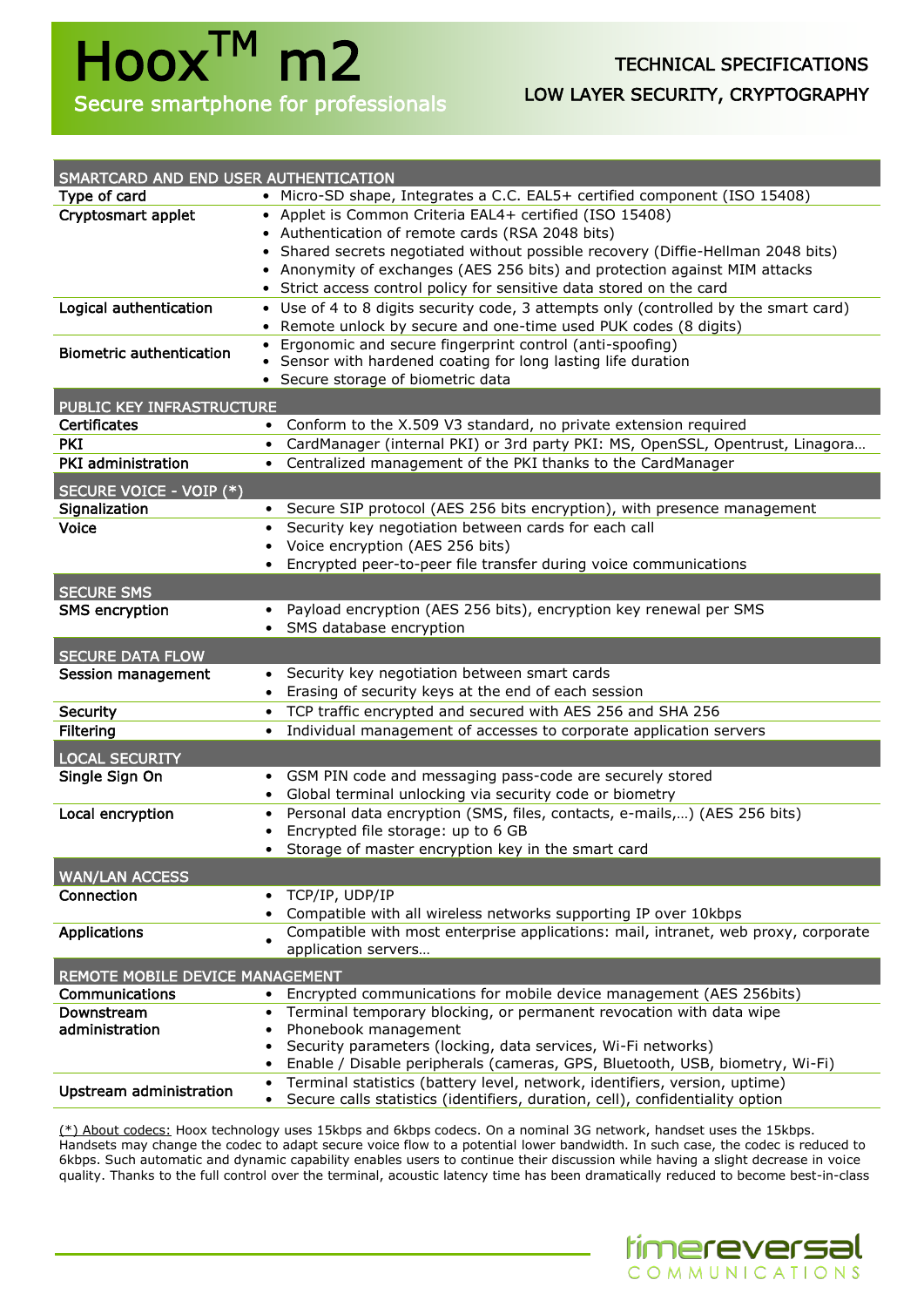## GENERAL CHARACTERISTICS

| <b>ULIVERAL CHARACTERISTICS</b>   |                                                                                       |
|-----------------------------------|---------------------------------------------------------------------------------------|
| <b>Dimensions</b>                 | • Size / Weight: $(L \times l \times$ thickness) 140 x 69 x 10 mm / $\sim$ 170g       |
| Energy                            | • Battery type: 3.7V - 2000mAh - Li-ion                                               |
|                                   | • Charging time (USB or wall plug charger): 2h                                        |
| Display and user interface        | • Screen type: capacitive touch-screen QHD 960x540px, 4.68"                           |
|                                   | • Integrated User Interface for secure and clear functions                            |
| Frequency bands                   | • GSM bands: 850, 900, 1800, 1900 MHz                                                 |
|                                   | • UMTS bands: 900 (VIII) 1900 (II) et 2100 (I) MHz                                    |
| Processor                         | • 1.2GHz, quad-core cortex A5                                                         |
| <b>Memories</b>                   | • Flash: 8GB; RAM: 1GB                                                                |
| Cameras                           | • Back: 5Mpx Autofocus, flash light                                                   |
|                                   | • Front: 0.3Mpx                                                                       |
| <b>Sensors</b>                    | • Proximity, accelerometer, ambient light                                             |
|                                   | • Geolocalisation: GPS / A-GPS                                                        |
| Languages                         | • Supported languages: English, French (other languages: please contact us)           |
| <b>Accessories</b>                | • Stereo hands free kit (wired)                                                       |
|                                   | • Charger with removable USB cable, 100-240V-AC, 50-60Hz / 5V-DC, 1A                  |
|                                   |                                                                                       |
| <b>CONNECTIVITY</b>               |                                                                                       |
| Radio                             | • HSPA: Downlink 7.2Mbps, Uplink 5.76Mbps (peak rates)                                |
|                                   | • WCDMA: Downlink / Uplink 384Kbps                                                    |
|                                   | • EDGE: Class 12, Downlink 237Kbps, Uplink 118Kbps (peak rates)                       |
|                                   | • GPRS: Multislot class 10, Downlink 85.6Kbps, Uplink 42.8Kbps (peak rates)           |
| short range radio                 | • Wi-Fi 802.11 $b/q/n$                                                                |
|                                   | • Bluetooth 3.0                                                                       |
| Wired ports                       | • USB 2.0 High Speed (micro USB)                                                      |
|                                   | • Mini Jack 3.5mm (audio)                                                             |
| APPLICATIONS AND RELATED SECURITY |                                                                                       |
| Messaging                         | • E-MAIL: secure messaging client, Exchange compliant                                 |
|                                   | • SMS: integrated clear/secure SMS thread, predictive text input and dictionary       |
|                                   | • MMS : permanently disabled for security reasons                                     |
| <b>Contact list</b>               | • Unified contact scheme for secure, professional and personal contacts               |
|                                   | • Presence indicator for secure contacts. Favorite contacts management.               |
|                                   |                                                                                       |
| Agenda                            | • Agenda is synchronized with corporate messaging service                             |
| Web browsing                      | • Secure web browser                                                                  |
| Other applications                | • Professional applications integration & verification on request. Please contact us. |
| TERMINAL SECURITY AND INTEGRITY   |                                                                                       |
| Boot                              | Secure boot (anti-rooting), with system integrity control                             |
| <b>Terminal locking</b>           | Exhaustive terminal locking. This lock cannot be disabled by end user.<br>٠           |
|                                   | Terminal unlocking via security code or biometry                                      |
|                                   | Event notifications via icons only (ne preview of sensitive content)                  |
| Secure operating system           | Based on Android AOSP 4.1.2 (Jelly Bean)                                              |
|                                   | • Additional security processes                                                       |
|                                   | Strict management of system rights and permissions                                    |
|                                   | Reduction of the surface of attack                                                    |
|                                   | Anti-rooting: no possible privilege escalation                                        |
| Strict control of ports           | • IP tunneling to security gateway only                                               |
|                                   | USB: enabled/disabled by administrator, restricted protocols                          |
|                                   | Bluetooth: enabled/disabled by administrator, restricted protocols                    |
|                                   | Wi-Fi: enabled/disabled by administrator, restricted protocols                        |
|                                   | NFC, Zigbee: permanently disabled for security reasons                                |
|                                   | AT Commands, SIM Tool Kit: restricted set of commands                                 |
| Secure management of              | • Secure application installation engine                                              |
| applications                      | Strict and centralized management of rights and permissions                           |
|                                   | • Integrity of pre-installed applications verified at each system boot                |
|                                   |                                                                                       |